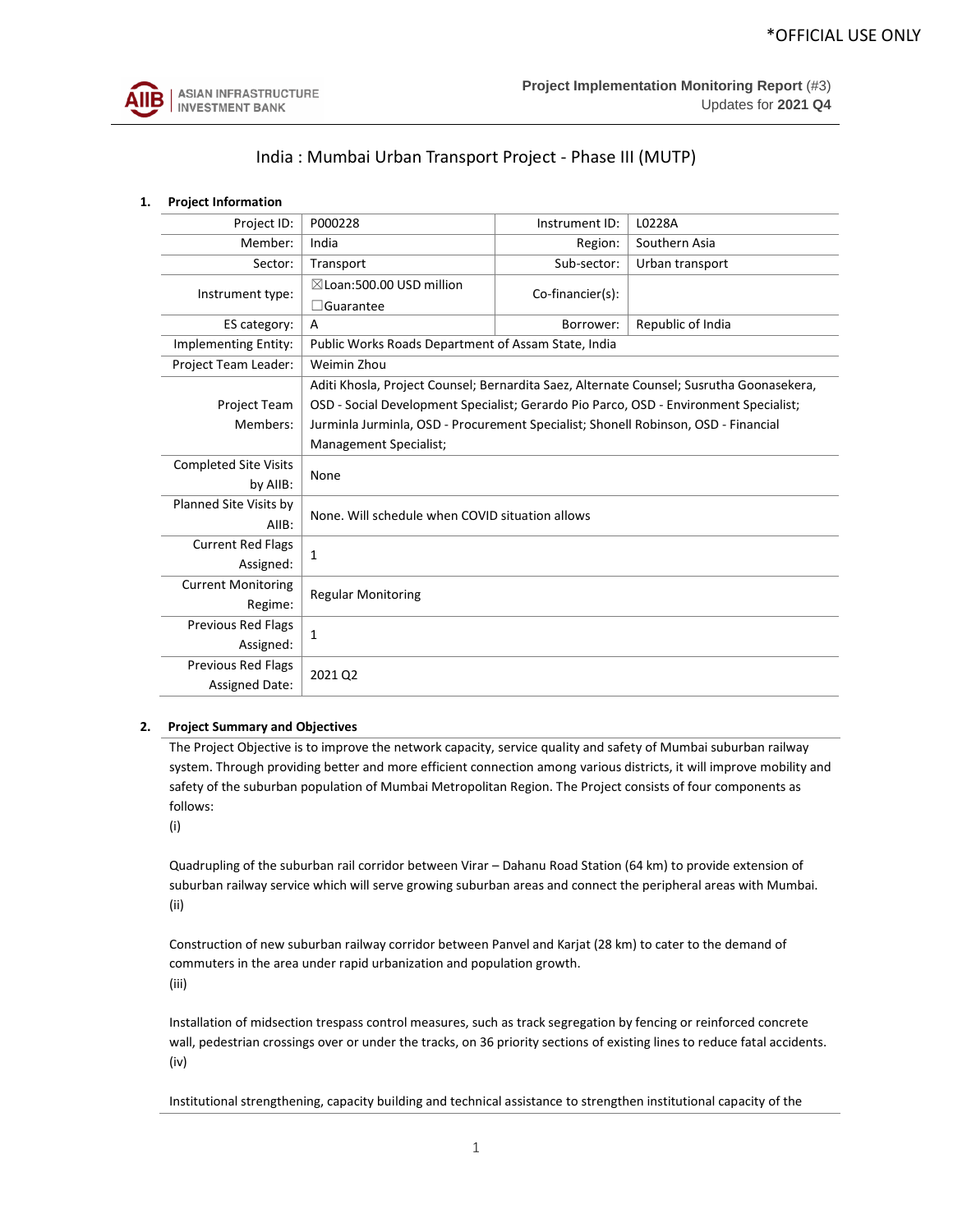

# implementing entity.

The total project investment is about USD 997 million, where USD 500 million is from AIIB loan. This is a standalone project.

### **3. Key Dates**

|  | Approval:   Sep. 26, 2019      |                                | Signing:   Aug. 24, 2020 |
|--|--------------------------------|--------------------------------|--------------------------|
|  | Effective:   Oct. 31, 2020     | Restructured (if any): $\vert$ |                          |
|  | Orig. Closing:   Oct. 31, 2025 | Rev. Closing (if any):         |                          |

### **4. Disbursement Summary (USD million)**

| <b>Contract Awarded:</b> | 307.00 | Cancellation (if any): | 0.00               |
|--------------------------|--------|------------------------|--------------------|
|                          |        | Most recent            |                    |
| Disbursed:               | 12.21  | disbursement           | 1.50/Nov. 10, 2021 |
|                          |        | (amount/date):         |                    |
| Undisbursed:             | 487.79 | Disbursement Ratio     | 2.00               |
|                          |        | $(%)1$ :               |                    |

### **5. Project Implementation Update**

In general, the project implementation is progressing, but with delays due to the COVID situation. In the past six months the implementation started picking up after the second wave of COVID in Mumbai. Procurement of this project has been performing smoothly following the procurement plan. There are total 58 contracts in the procurement plan. 30 contracts have been awarded, including 9 large civil works contracts with total contract values of USD 284.4 million. There has been substantial physical progress in the civil works of Component 3 - Midsection Trespass control. However, the physical progress on the civil works of Component 1 and Component 2 has been limited due to the COVID situation. 21 contracts of consulting services have been awarded including the hiring of the General Consultant (GC), and GC is on board working with the Project Implementing Agency closely. The latest disbursement of USD 1.5 million was withdrawn in November 2021. In total the disbursement of this project in 2021 reached to USD 11 million, which is much less than the forecast at the beginning of 2021. Based on the updated implementation plan, the disbursement in 2022 will be about USD 32 million.

Regarding land acquisition, 79% of land acquisition was completed from government land transfer and direct purchase of private land. The remaining private lands (around 60 Ha) plan to be acquired through compulsory land acquisition based on Railway Act 2008. The notifications were published in the Gazette of India and newspapers. It is expected the compulsory land acquisition process will conclude by March 31, 2022. The proposals of land acquisition of forest land (around 10 Ha) were submitted to the government office for approval in March 2021, and will be concluded by March 31, 2022. It is confirmed from MRVC that the on-going land acquisition process will not delay the construction in the next 6 months, since contractors have enough available lands to work on based on the updated implementation plan.

It was however noted that the loan proceeds disbursed from AIIB cannot be replenished into MRVC's account in a timely manner due to delay transfer by GoM. This matter is in concerning to the Bank as it has implications for MRVC's cash flows. Therefore, the Bank has raised this concern during the Tripartite Portfolio Review Meeting (TPRM) on Nov 16, 2021. MRVC is also encouraged to have continuous discussions with GoM to have this matter resolved. Following the TPRM, The AIIB vice president sent a letter to the Chief Secretary of GoM to seek his

<sup>&</sup>lt;sup>1</sup>Disbursement Ratio is defined as the volume (e.g. the dollar amount) of total disbursed amount as a percentage of the net committed volume.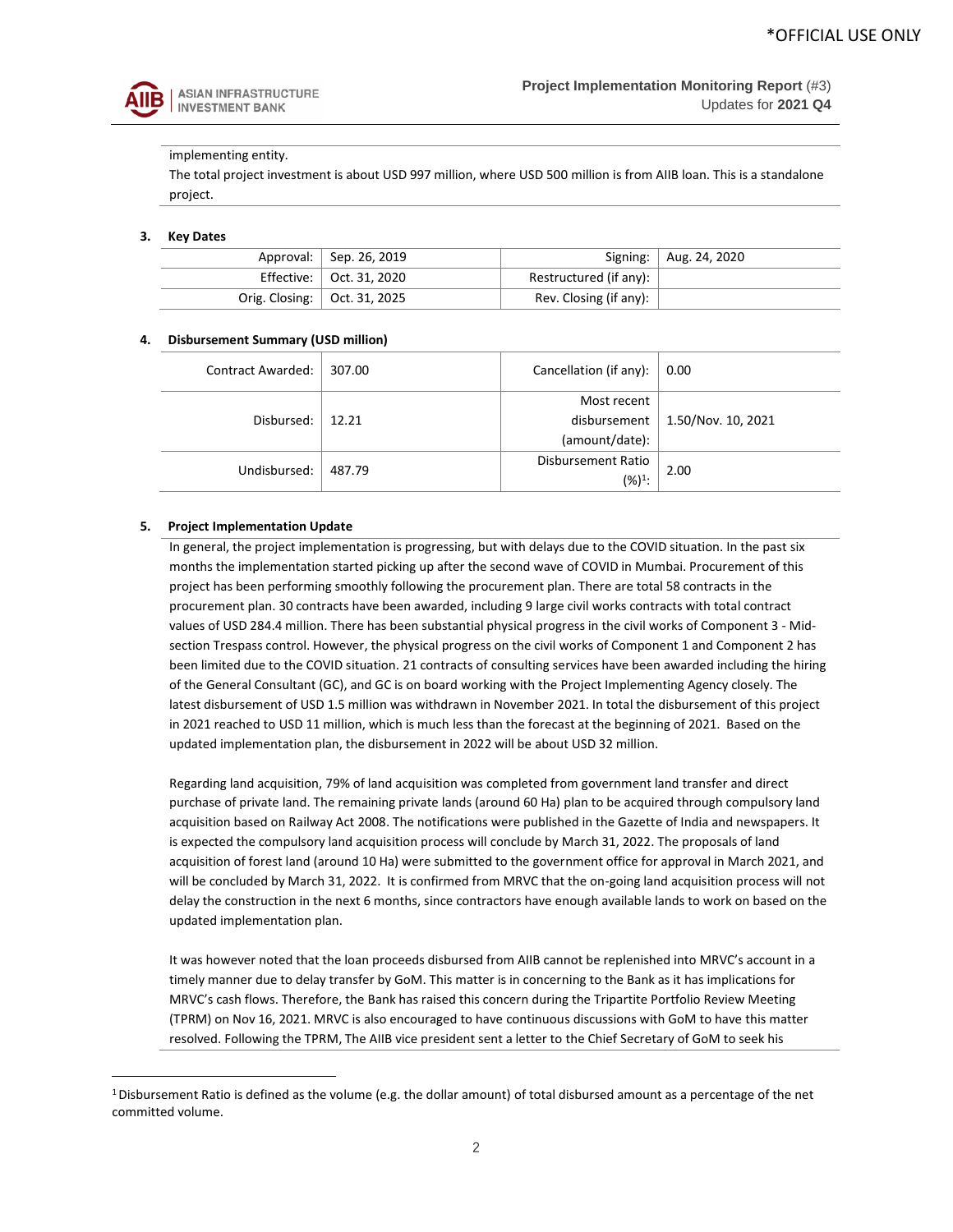

support on this matter.

| <b>Components</b>                                                                                                             | <b>Physical Progress</b>                                                                                                                                                                                  | <b>Environmental &amp;</b><br><b>Social Compliance</b> | Procurement | <b>Financial</b><br>Management                                                                                                                                                                                                                                                                                                                                                   |
|-------------------------------------------------------------------------------------------------------------------------------|-----------------------------------------------------------------------------------------------------------------------------------------------------------------------------------------------------------|--------------------------------------------------------|-------------|----------------------------------------------------------------------------------------------------------------------------------------------------------------------------------------------------------------------------------------------------------------------------------------------------------------------------------------------------------------------------------|
| Component 1:<br>Quadrupling of Virar-<br>Dhanu Road Corridor [USD<br>511 million]                                             | 3 contracts out of<br>12 in Component 1<br>were awarded. All<br>awarded contracts<br>are large-value<br>civil works<br>contracts, but with<br>limited physical<br>progress due to<br>COVID situation      | No issue                                               | No issue    | <b>Currently FM</b><br>system performs<br>well. Two un-<br>audited financial<br>report were<br>submitted in the<br>past six months.<br>The audited report<br>for the period<br>which ended<br>March 31, 2021,<br>was submitted in<br>December 2021 on<br>time. These<br>reports are<br>complete and<br>acceptable to the<br>Bank. There are no<br>significant<br>concerns noted. |
| Component 2: New<br>Suburban Railway Corridor<br>between Panvel and<br>Karjat [USD 397 million]                               | 2 contracts out of<br>12 in Component 2<br>were awarded.<br>Both awarded<br>contracts are<br>large-value civil<br>works contracts,<br>but with limited<br>physical progress<br>due to COVID<br>situation. | No issues                                              | No issue    |                                                                                                                                                                                                                                                                                                                                                                                  |
| Component 3: Midsection<br>Trespass Control [USD 79<br>million]                                                               | 4 contracts out of<br>6 were awarded.<br>All of them are<br>under<br>implementation.<br>59% of the<br>boundary walls<br>have been<br>contracted, and 11<br>Fly-over bridges<br>have been built.           | No issues                                              | No issue    |                                                                                                                                                                                                                                                                                                                                                                                  |
| Component 4:<br>Institutional<br>Strengthening, Capacity<br><b>Building and Technical</b><br>Assistance [USD 8.75<br>million] | 21 contracts out of<br>28 have been<br>awarded and are<br>under<br>implementation.                                                                                                                        | N/A                                                    | No issue    |                                                                                                                                                                                                                                                                                                                                                                                  |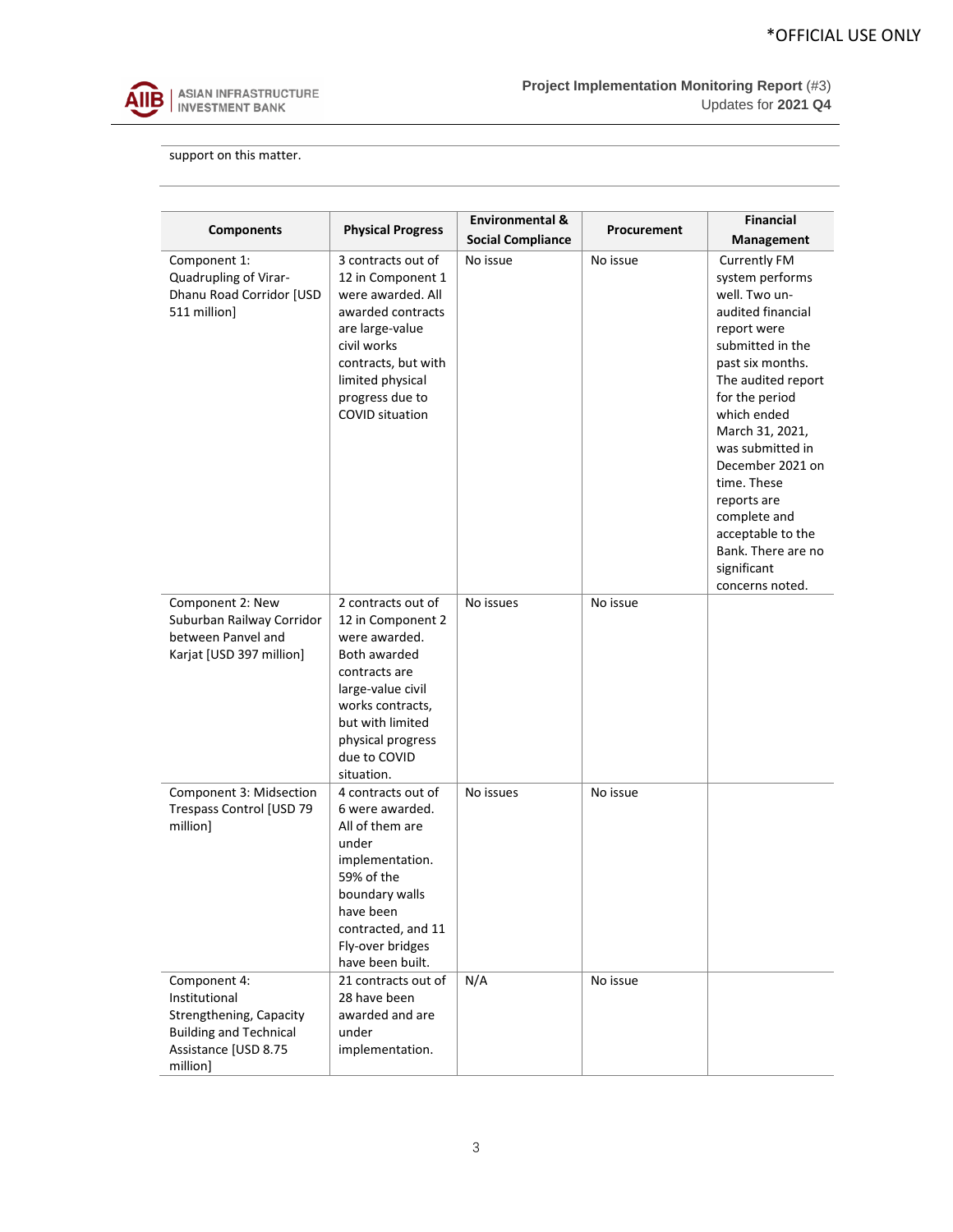

# **6. Status of the Grievance Redress Mechanism (GRM)**

A two-tier project level GRM has been established by MRVC. A government decree has been issued to define the detailed constitution and functionality of the GRM. Further, a separate GRM is being established for the workers to address workplace concerns, working conditions, occupational health and safety, code of conduct for workers (Gender-Based Violence in the workplace). The client has been maintaining a comprehensive GRM logging table, and keeps tracking all the GRMs and responses. Till the end of Sep 2021, the number of total grievances received by the GRM is 220 cases, and 218 were successfully resolved and 2 were under processing.

### **7. Results Monitoring**

Since the project was declared effective at the end of October 2020, the physical progress is limited. We are waiting for the Q4 progress report due by mid-Feb 2022 to report the updated result indicators. The updated result indicators of 2021 will be recorded in the next PIMR.

#### **Project Objective Indicators #1**

| Year          | <b>Target</b> | Actual                          | Comments, if any  |
|---------------|---------------|---------------------------------|-------------------|
| Jan. 01, 2020 | N/A           | 95100                           | <b>Baseline</b>   |
| Jan. 01, 2021 | N/A           | N/A                             |                   |
| Jan. 01, 2022 | N/A           | To be completed in<br>next PIMR |                   |
| Jan. 01, 2023 | N/A           | To be completed<br>when due     |                   |
| Jan. 01, 2024 | N/A           | To be completed<br>when due     |                   |
| Jan. 01, 2025 | N/A           | To be completed<br>when due     |                   |
| Nov. 01, 2025 | 467000        | To be completed<br>when due     | <b>End Target</b> |

Average daily ridership - Virar-Dahanu Road Station (number of passengers)

#### **Project Objective Indicators #2**

Average daily ridership - Panvel-Karjat Station (number of passengers)

| Year          | <b>Target</b> | Actual                          | Comments, if any  |
|---------------|---------------|---------------------------------|-------------------|
| Jan. 01, 2020 | N/A           | 0                               | Baseline          |
| Jan. 01, 2021 | N/A           | N/A                             |                   |
| Jan. 01, 2022 | N/A           | To be completed in<br>next PIMR |                   |
| Jan. 01, 2023 | N/A           | To be completed<br>when due     |                   |
| Jan. 01, 2024 | N/A           | To be completed<br>when due     |                   |
| Jan. 01, 2025 | N/A           | To be completed<br>when due     |                   |
| Nov. 01, 2025 | 238000        | To be completed<br>when due     | <b>End Target</b> |

**Project Objective Indicators #3**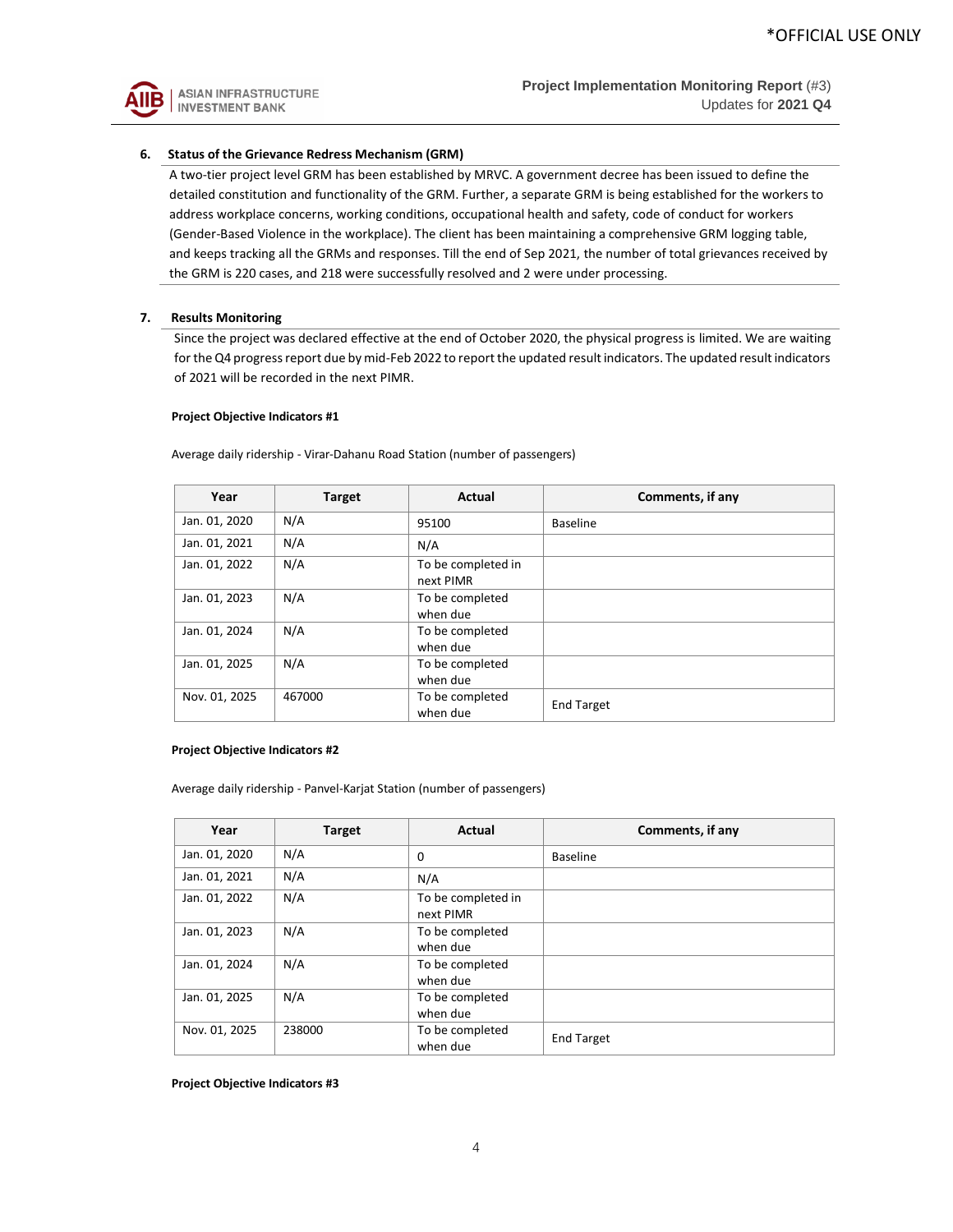

# Reduced Journey Time - Virar-Dahanu Road Station (minutes)

| Year          | <b>Target</b> | Actual                          | Comments, if any  |
|---------------|---------------|---------------------------------|-------------------|
| Jan. 01, 2020 | N/A           | 80                              | <b>Baseline</b>   |
| Jan. 01, 2021 | N/A           | N/A                             |                   |
| Jan. 01, 2022 | N/A           | To be completed in<br>next PIMR |                   |
| Jan. 01, 2023 | N/A           | To be completed<br>when due     |                   |
| Jan. 01, 2024 | N/A           | To be completed<br>when due     |                   |
| Jan. 01, 2025 | N/A           | To be completed<br>when due     |                   |
| Nov. 01, 2025 | 76            | To be completed<br>when due     | <b>End Target</b> |

# **Project Objective Indicators #4**

Reduced Journey Time - CSTM-Karjat Station(minutes)

| Year          | <b>Target</b> | Actual                          | Comments, if any  |
|---------------|---------------|---------------------------------|-------------------|
| Jan. 01, 2020 | N/A           | 139                             | <b>Baseline</b>   |
| Jan. 01, 2021 | N/A           | N/A                             |                   |
| Jan. 01, 2022 | N/A           | To be completed in<br>next PIMR |                   |
| Jan. 01, 2023 | N/A           | To be completed<br>when due     |                   |
| Jan. 01, 2024 | N/A           | To be completed<br>when due     |                   |
| Jan. 01, 2025 | N/A           | To be completed<br>when due     |                   |
| Nov. 01, 2025 | 110           | To be completed<br>when due     | <b>End Target</b> |

# **Project Objective Indicators #5**

Reduction in accidents caused by trespassing in selected locations (percentage)

| Year          | <b>Target</b> | Actual                          | Comments, if any  |
|---------------|---------------|---------------------------------|-------------------|
| Jan. 01, 2020 | N/A           | 0                               | <b>Baseline</b>   |
| Jan. 01, 2021 | N/A           | N/A                             |                   |
| Jan. 01, 2022 | N/A           | To be completed in<br>next PIMR |                   |
| Jan. 01, 2023 | N/A           | To be completed<br>when due     |                   |
| Jan. 01, 2024 | N/A           | To be completed<br>when due     |                   |
| Jan. 01, 2025 | 70            | To be completed<br>when due     | <b>End Target</b> |

**Project Objective Indicators #6**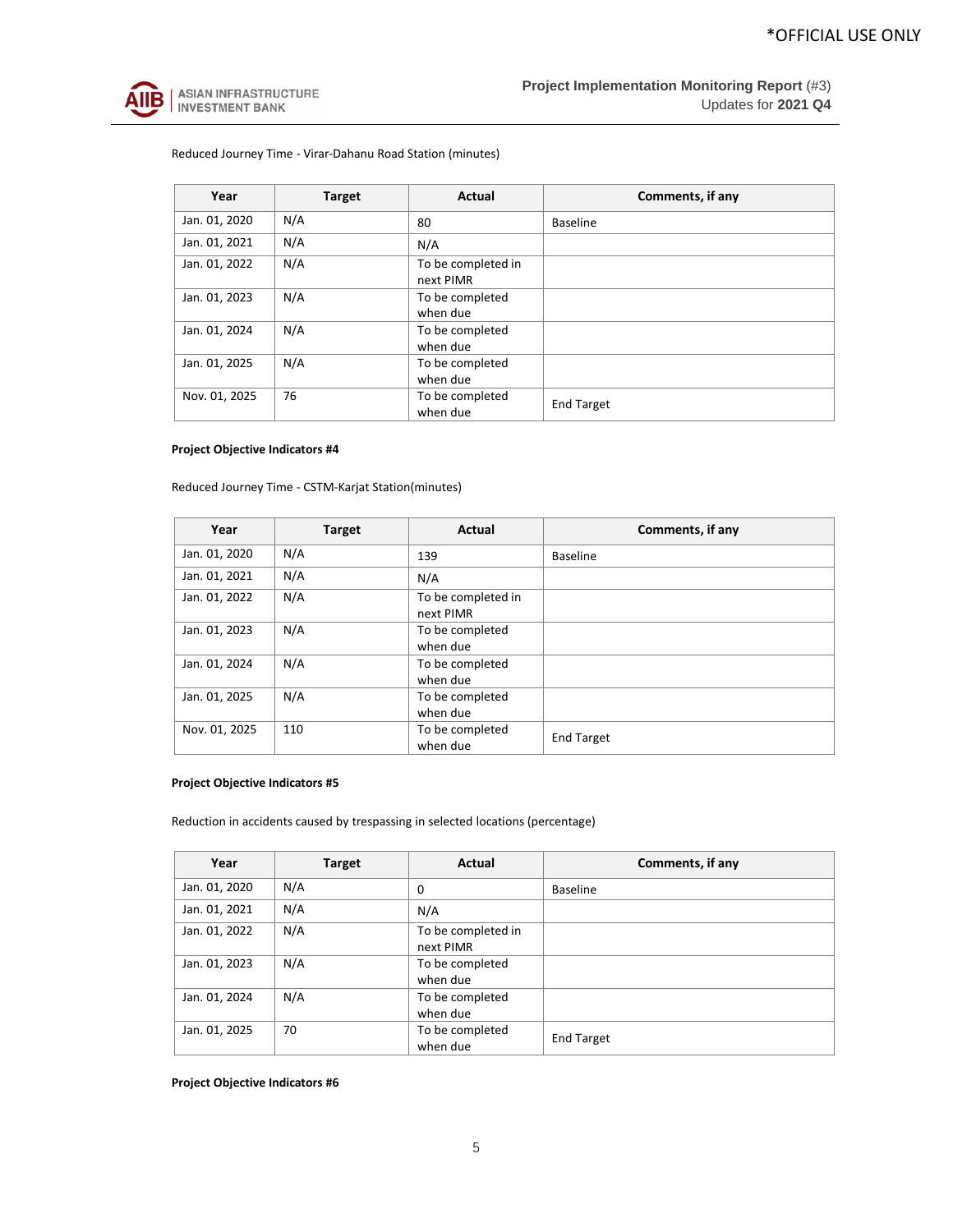

Percentage of female passengers neutral toward, satisfied or very satisfied with station facilities and services (percentage)

| Year          | <b>Target</b> | Actual                          | Comments, if any  |
|---------------|---------------|---------------------------------|-------------------|
| Jan. 01, 2020 | N/A           | 54.8                            | <b>Baseline</b>   |
| Jan. 01, 2021 | N/A           | N/A                             |                   |
| Jan. 01, 2022 | N/A           | To be completed in<br>next PIMR |                   |
| Jan. 01, 2023 | N/A           | To be completed<br>when due     |                   |
| Jan. 01, 2024 | N/A           | To be completed<br>when due     |                   |
| Jan. 01, 2025 | N/A           | To be completed<br>when due     |                   |
| Nov. 01, 2025 | 80            | To be completed<br>when due     | <b>End Target</b> |

### **Intermediate Result Indicators #1**

Construction of Quadrupling of Virar-Dahanu Road Station (percentage)

| Year          | <b>Target</b> | Actual                          | Comments, if any  |
|---------------|---------------|---------------------------------|-------------------|
| Jan. 01, 2020 | N/A           | 0                               | <b>Baseline</b>   |
| Jan. 01, 2021 | 5             | 0                               |                   |
| Jan. 01, 2022 | 20            | To be completed in<br>next PIMR |                   |
| Jan. 01, 2023 | 45            | To be completed<br>when due     |                   |
| Jan. 01, 2024 | 70            | To be completed<br>when due     |                   |
| Jan. 01, 2025 | 100           | To be completed<br>when due     | <b>End Target</b> |

## **Intermediate Result Indicators #2**

Construction of Panvel-Karjat station corridor (percentage)

| Year          | <b>Target</b> | Actual                          | Comments, if any  |
|---------------|---------------|---------------------------------|-------------------|
| Jan. 01, 2020 | N/A           | 0                               | <b>Baseline</b>   |
| Jan. 01, 2021 | 5             | $\Omega$                        |                   |
| Jan. 01, 2022 | 20            | To be completed in<br>next PIMR |                   |
| Jan. 01, 2023 | 45            | To be completed<br>when due     |                   |
| Jan. 01, 2024 | 70            | To be completed<br>when due     |                   |
| Jan. 01, 2025 | 100           | To be completed<br>when due     | <b>End Target</b> |

### **Intermediate Result Indicators #3**

Construction of trespass control measures (number)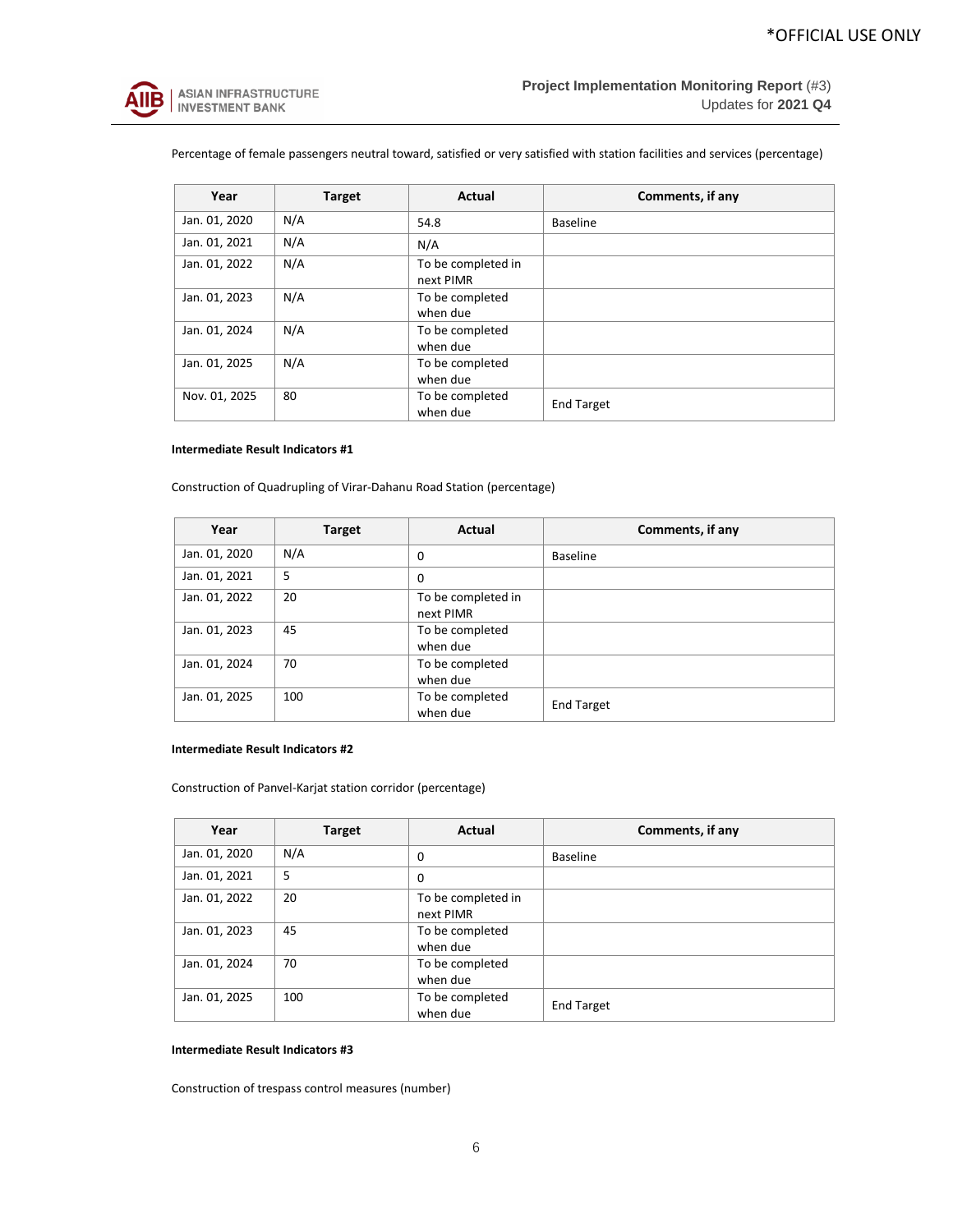

| Year          | <b>Target</b> | Actual                          | Comments, if any  |
|---------------|---------------|---------------------------------|-------------------|
| Jan. 01, 2020 | N/A           | 0                               | <b>Baseline</b>   |
| Jan. 01, 2021 | $\Omega$      | 0                               |                   |
| Jan. 01, 2022 | $\mathbf 0$   | To be completed in<br>next PIMR |                   |
| Jan. 01, 2023 | 12            | To be completed<br>when due     |                   |
| Jan. 01, 2024 | 36            | To be completed<br>when due     |                   |
| Jan. 01, 2025 | 36            | To be completed<br>when due     | <b>End Target</b> |

### **Intermediate Result Indicators #4**

Average trip length - Virar - Dahanu Road (km)

| Year          | <b>Target</b> | Actual                          | Comments, if any  |
|---------------|---------------|---------------------------------|-------------------|
| Jan. 01, 2020 | N/A           | 30                              | <b>Baseline</b>   |
| Jan. 01, 2021 | N/A           | N/A                             |                   |
| Jan. 01, 2022 | N/A           | To be completed in<br>next PIMR |                   |
| Jan. 01, 2023 | N/A           | To be completed<br>when due     |                   |
| Jan. 01, 2024 | N/A           | To be completed<br>when due     |                   |
| Jan. 01, 2025 | N/A           | To be completed<br>when due     |                   |
| Nov. 01, 2025 | 30            | To be completed<br>when due     | <b>End Target</b> |

# **Intermediate Result Indicators #5**

Average trip length - Panvel-Karjat (km)

| Year          | <b>Target</b> | Actual                          | Comments, if any  |
|---------------|---------------|---------------------------------|-------------------|
| Jan. 01, 2020 | N/A           | 0                               | <b>Baseline</b>   |
| Jan. 01, 2021 | N/A           | N/A                             |                   |
| Dec. 02, 2021 | N/A           | To be completed in<br>next PIMR |                   |
| Jan. 01, 2023 | N/A           | To be completed<br>when due     |                   |
| Jan. 01, 2024 | N/A           | To be completed<br>when due     |                   |
| Jan. 01, 2025 | N/A           | To be completed<br>when due     |                   |
| Nov. 01, 2025 | 26            | To be completed<br>when due     | <b>End Target</b> |

# **Remarks:**

For most of the Project Objective Indicators, the results will be surveyed at the first year of operation of these lines; therefore, N/A is shown in the table above.